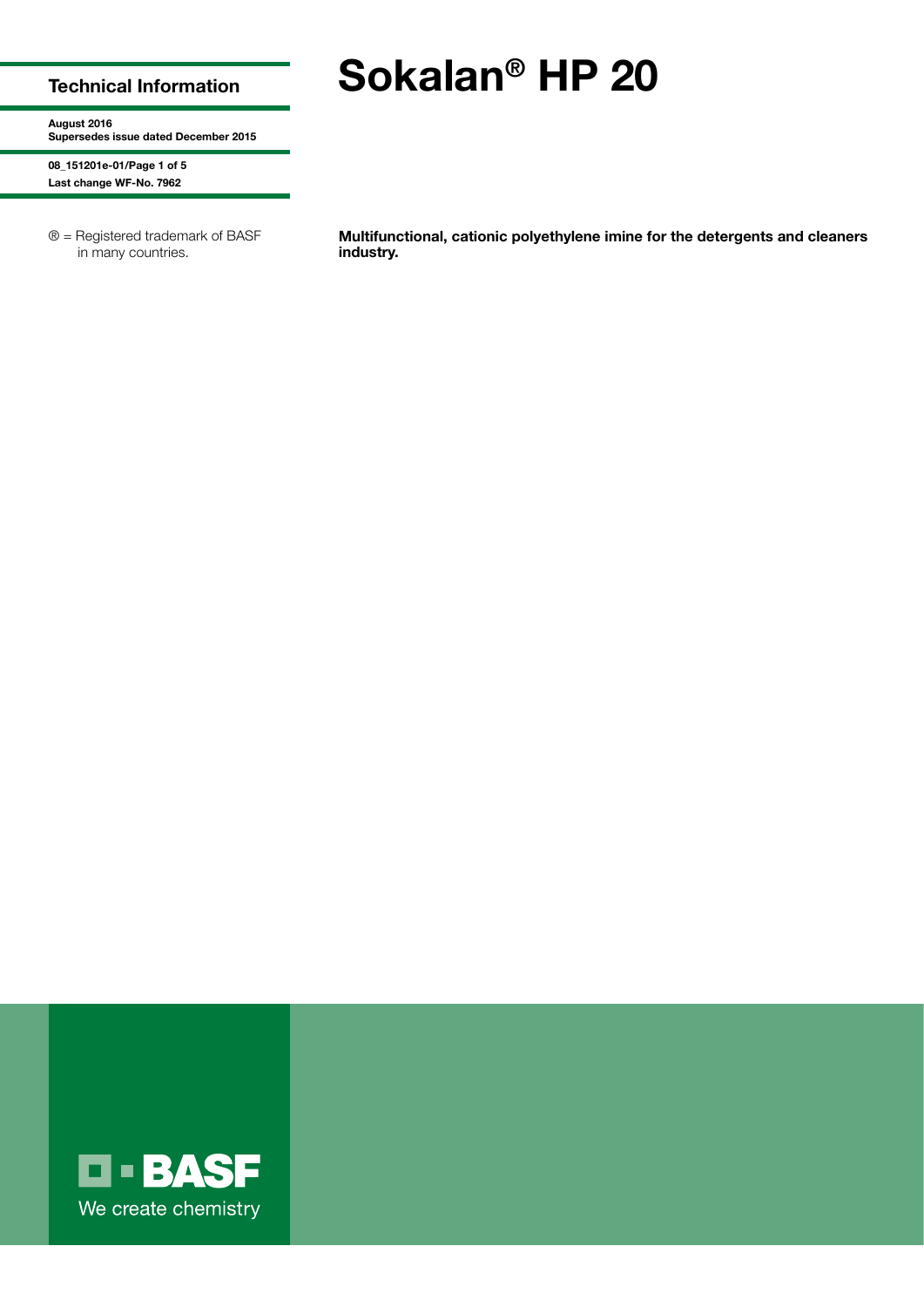**Chemical nature** Sokalan<sup>®</sup> HP 20 is a multifunctional polyethylene imine (PEI).

**PRD-No.\*** 30516313

\* BASF's commercial product numbers.



Appearance Sokalan<sup>®</sup> HP 20 is a clear to slightly cloudy, yellowish to brownish liquid at room temperature and tends to form sediment in the coldness. See pictures at temperatures below.

### Appearance at various temperatures:



# Handling and Storage

| <b>Handling ONLY packaged goods</b> | a) Sokalan <sup>®</sup> HP 20 should be stored in a dry place in its original sealed packaging.<br>b) Sokalan <sup>®</sup> HP 20 can slighty separate during the storage time. The product<br>must be homogenized before it is processed. It must be mixed sufficiently<br>prior to use.                                                                                                                                                                                                                                                                                                                                                                                                                                                                                                                     |
|-------------------------------------|--------------------------------------------------------------------------------------------------------------------------------------------------------------------------------------------------------------------------------------------------------------------------------------------------------------------------------------------------------------------------------------------------------------------------------------------------------------------------------------------------------------------------------------------------------------------------------------------------------------------------------------------------------------------------------------------------------------------------------------------------------------------------------------------------------------|
|                                     | c) The storage temperature must be between min. $+20\degree$ C and max. $+40\degree$ C.<br>Storage temperatures above $+40$ °C will cause an increase of the color number.<br>At low temperatures (approx. $+20$ °C) Sokalan® HP 20 forms crystals and<br>becomes solid. Drums or IBCs containing solidified product or liquid that<br>have begun to precipitate or separated should be reconstituted by gentle<br>heating, preferably in a heating cabinet.<br>Warming up to about $+25$ °C to $+40$ °C allows the product to become liquid<br>again.<br>It must be mixed sufficiently prior to use.<br>This also applies if drums are heated by external electrical elements.<br>Internal electrical elements should not be used because of the localized<br>anomalies in temperature that they can cause. |
|                                     | d) Sokalan <sup>®</sup> HP 20 must be protected from sunlight and high temperatures to<br>avoid discoloration and the formation of surface films.                                                                                                                                                                                                                                                                                                                                                                                                                                                                                                                                                                                                                                                            |
|                                     | e) Sokalan® HP 20 must be blanketed with nitrogen if it is stored to prevent air<br>contact. Air contact can cause discoloration.                                                                                                                                                                                                                                                                                                                                                                                                                                                                                                                                                                                                                                                                            |
|                                     | Please refer to the latest Safety Data Sheet for detailed information on product<br>safety.                                                                                                                                                                                                                                                                                                                                                                                                                                                                                                                                                                                                                                                                                                                  |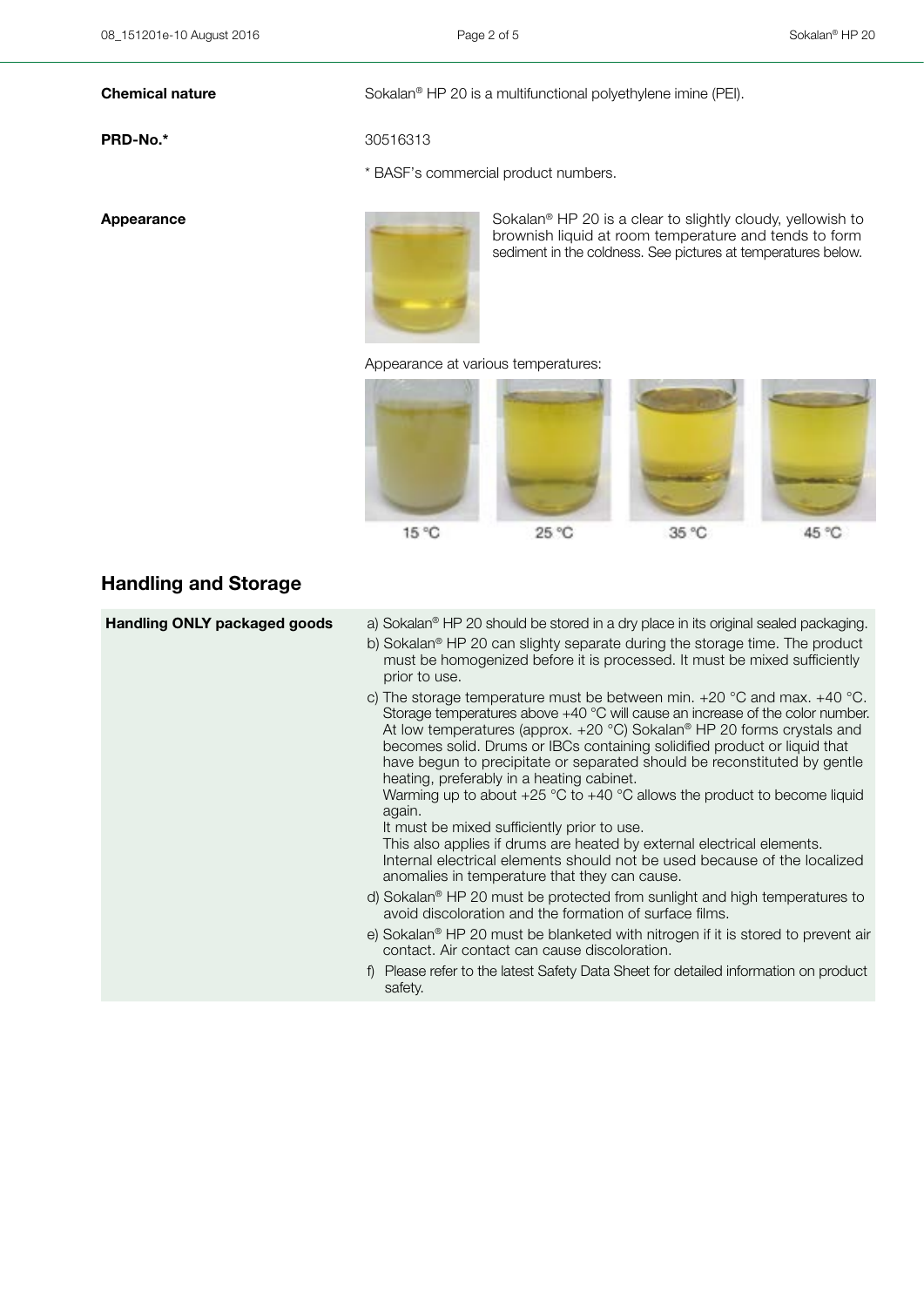| <b>Handling ONLY bulk containers</b> | a) The storage temperature for bulk product must be between min. $+35$ °C<br>and max. $+50$ °C. Storage temperatures above $+40$ °C cause an increase<br>of the color number. At low temperatures (approx. $< +30$ °C) Sokalan <sup>®</sup> HP 20<br>forms crystals and becomes solid.<br>b) Sokalan <sup>®</sup> HP 20 can slighty separate during the storage time. The product<br>must be homogenized before it is processed. It must be mixed sufficiently prior<br>to use.<br>c) Sokalan <sup>®</sup> HP 20 must be protected from high temperatures ( $> +50$ °C) to<br>avoid discoloration and the formation of surface films.<br>d) Sokalan® HP 20 must be blanketed with nitrogen if it is stored in heated tanks<br>(at max. +50 °C) to prevent air contact. Air contact can cause discoloration.<br>Constant, gentle stirring helps to prevent it being discolored as a result of<br>prolonged contact with electrical elements or external heating coils.<br>e) Please refer to the latest Safety Data Sheet for detailed information on product<br>safety. |
|--------------------------------------|-------------------------------------------------------------------------------------------------------------------------------------------------------------------------------------------------------------------------------------------------------------------------------------------------------------------------------------------------------------------------------------------------------------------------------------------------------------------------------------------------------------------------------------------------------------------------------------------------------------------------------------------------------------------------------------------------------------------------------------------------------------------------------------------------------------------------------------------------------------------------------------------------------------------------------------------------------------------------------------------------------------------------------------------------------------------------|
| <b>Materials</b>                     | Sokalan® HP 20 should be stored in tanks made from the following materials:<br>a) Stainless steel 1.4541 - AISI 321 stainless steel (X6 CrNiTi 1810)<br>b) Stainless steel 1.4571 - AISI 316 Ti stainless steel (X6 CrNiMoTi 17122)<br>c) Stainless steel 1.4306 - AISI 304 L stainless steel (X2 CrNi 1911)<br>d) HDPE - high density polyethylene<br>e) LDPE - low density polyethylen<br>Materials made of copper and copper-containing alloys cause discoloration and                                                                                                                                                                                                                                                                                                                                                                                                                                                                                                                                                                                               |
| <b>Shelf life</b>                    | are therefore unsuitable.<br>Provided it is stored properly and drums are kept tightly sealed, Sokalan <sup>®</sup> HP 20<br>has a shelf life of at least 24 months in its original packaging.                                                                                                                                                                                                                                                                                                                                                                                                                                                                                                                                                                                                                                                                                                                                                                                                                                                                          |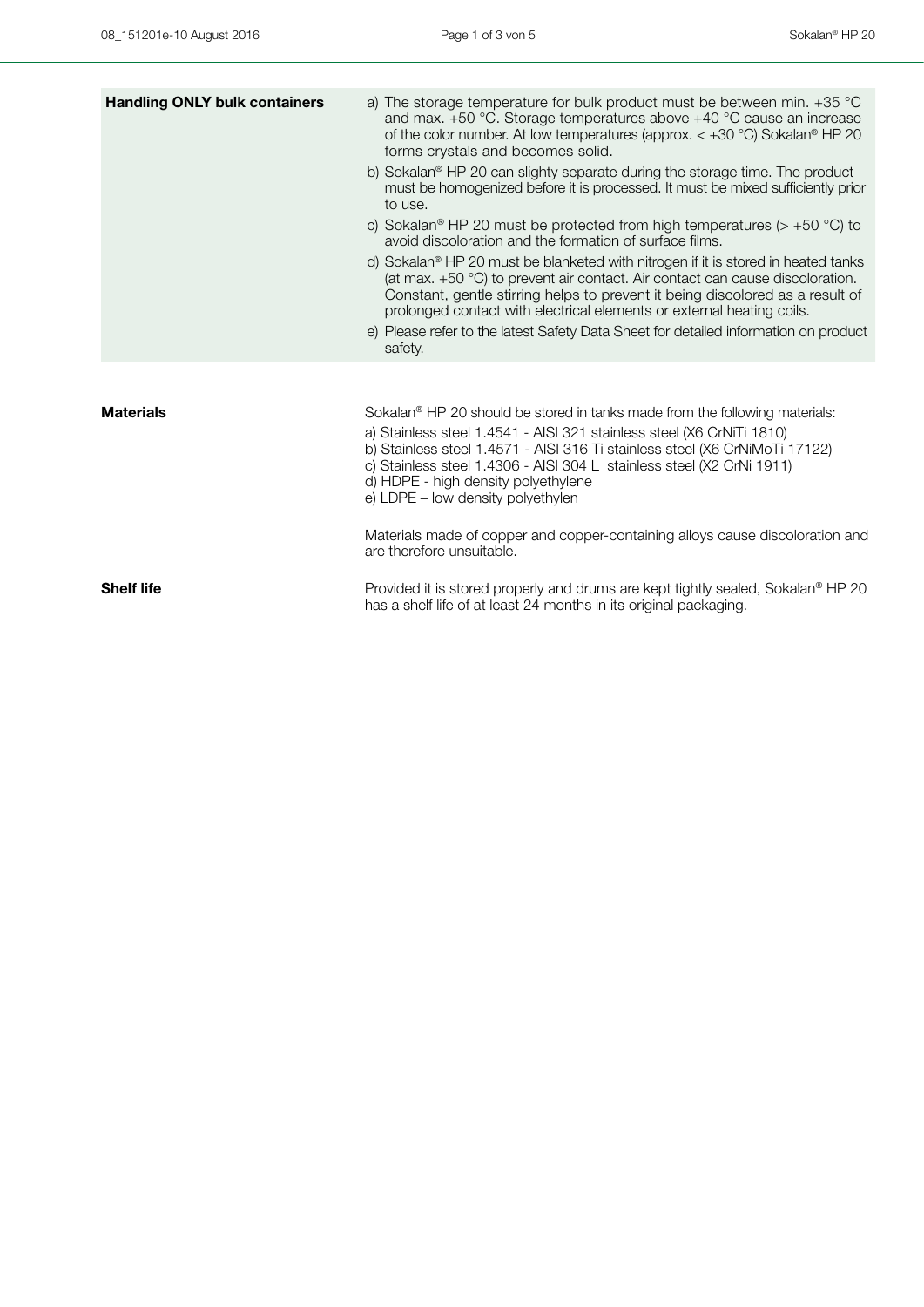**Properties** Some physical properties are listed in the table below. These are typical values only and not all of them are monitored on a regular basis. They are correct at the time of publication and do not necessarily form part of the product specification. A detailed product specification is available on request or via BASF's WorldAccount: https://worldaccount.basf.com (registered access).

> Sokalan® HP 20 is a modified polyethylene imine in aqueous solution and completely miscible with water.

| Sokalan <sup>®</sup> HP 20                                     | <b>Unit</b>       | <b>Value</b>    |
|----------------------------------------------------------------|-------------------|-----------------|
| Physical form<br>(25 °C)                                       |                   | liquid          |
| Concentration<br>(ISO 3251)                                    | %                 | approx. 80      |
| Water content<br>(ISO 760, K.Fischer)                          | %                 | approx. 20      |
| Hydroxyl No.<br>(ASTM E 1899-08)                               | mg KOH/g          | $\ge 61.0$      |
| Transmission.<br>440 nm, 16% aqueous solution<br>(DIN EN 1557) | $\%$              | $\geq 69.0$     |
| pH value<br>(DIN 19268, as is)                                 |                   | approx. 10      |
| Density                                                        |                   |                 |
| (DIN 51757, method 3, 25 °C)                                   | g/cm <sup>3</sup> | 1.12<br>approx. |
| (DIN 51757, method 3, 40 °C)                                   | g/cm <sup>3</sup> | 1.11<br>approx. |
| (DIN 51757, method 3, 50 °C)                                   | g/cm <sup>3</sup> | 1.10<br>approx. |
| Pour point (ISO 3016)                                          | $^{\circ}$ C      | approx. 15      |
| Boiling point                                                  | $^{\circ}C$       | >100            |
| Viscosity                                                      |                   |                 |
| (Brookfield, ISO 2555, 15 °C)                                  | mPa·s             | >100000         |
| (Brookfield, ISO 2555, 20 °C)                                  | mPa·s             | approx. 1050    |
| (Brookfield, ISO 2555, 25 °C)                                  | mPa·s             | 850<br>approx.  |
| (Brookfield, ISO 2555, 40 °C)                                  | mPa·s             | 350<br>approx.  |
| (Brookfield, ISO 2555, 50 °C)                                  | mPa·s             | 250<br>approx.  |
| (Brookfield, ISO 2555, 60 °C)                                  | mPa·s             | 150<br>approx.  |
| Color Gardner<br>(EN 1557, 25°C)                               |                   | 5<br>approx.    |
| Surface Tension<br>(EN 14370, 1g/l, demin. water, 25 °C)       | mN/m              | 60<br>approx.   |